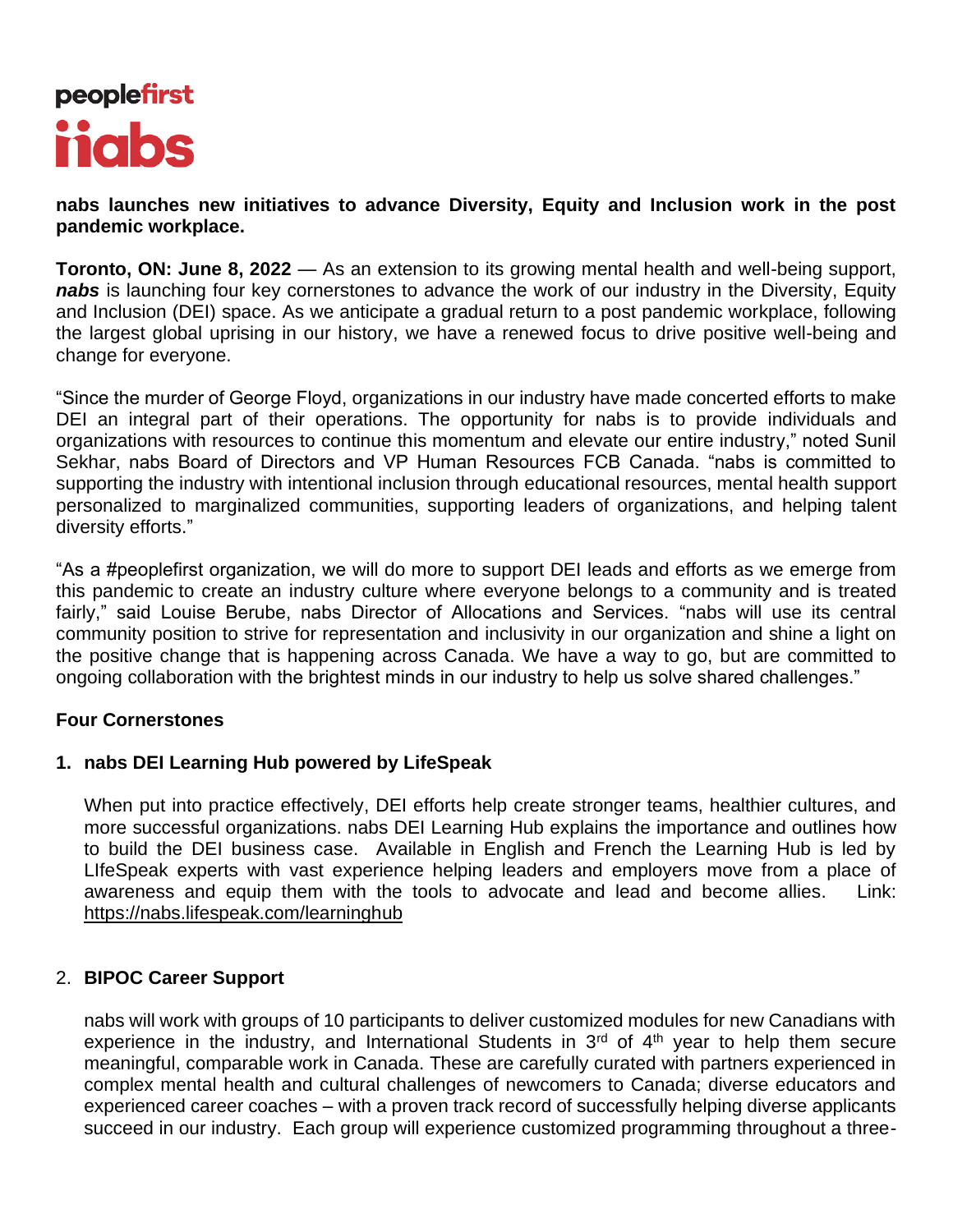month period. Our goal is to ensure participants have the mentorship and advocacy for successful career progression and retention. Here is Austine's story: <https://bit.ly/AustinesStory>

## 3. **Supports for DEI Practitioners doing Emotionally Difficult Work & Retention Strategies for Hiring Organizations**

This work is more challenging in a remote setting where normal cues for cultural change and progress cannot readily be "seen". Our goal is to set up focused sessions where DEI practitioners can meet colleagues across organizations to develop best practices, new ideas, and work together through common challenges. Each session will include a speaker who can help energize the group, help them to manage their space, and their own mental health. In addition, nabs is offering training programs that can help organizations successfully onboard and retain new hires and set them up for continued success.

## **4. nabs Community DEI Page**

This page hosted on nabs website, will be an industry community hub of tools and resources to further advance DEI initiatives and will include:

- Information on POCAM, the Visible and Vocal study results and outcomes
- **•** Information on DEI scholarships, paid internships/placements and opportunities available in our industry
- Learning resources on areas such as microaggressions, like themicropedia.org developed by Zulu Alpha Kilo with four diversity and inclusion advocacy groups: The Black Business and Professional Association; The Canadian Congress on Diversity and Workplace Equity; Pride at Work; and Toronto Metropolitan University's Diversity Institute.
- Indigenous Canada Online Certificate Course link
- A focus on the change happening in our industry in Canada and opportunities to work collectively, leaning on each other's skill sets to rebuild systems on shared challenges.
- Features and success stories on key initiatives.

DEI leaders and Human Resources leads are encouraged to register for one of our upcoming information session to learn more.

Friday, June 10, 2022 from 9:00 a.m. to 10:00 a.m. ET – **[Register HERE](https://bit.ly/nabsDEIInformationSession1)**! Monday, June 13, 2022 from 11:00 a.m. to 12 Noon ET – **[Register HERE](https://bit.ly/nabsDEIInformationSession2)**!

# **ABOUT nabs CANADA**

At nabs we put people first. Established in 1983, nabs is a national charity created to support the health, the well-being, and the development of all individuals in the media, marketing, production, and communications industry. Over our 37-year history, nabs has assisted nearly 50,000 individuals and re-invested over \$8 million in direct financial support. nabs programs and services are 100% funded through philanthropy thanks to the generous donations from individuals and corporations. Our goal is to be our industry's charity of choice while being the voice and champion of our industry's human capital. Our support-line is 1-888-355-5548. Visit<http://nabs.org/> [f](http://nabs.org/)or more information.

## **Media Inquiries:**

For further information or media inquiries please contact: